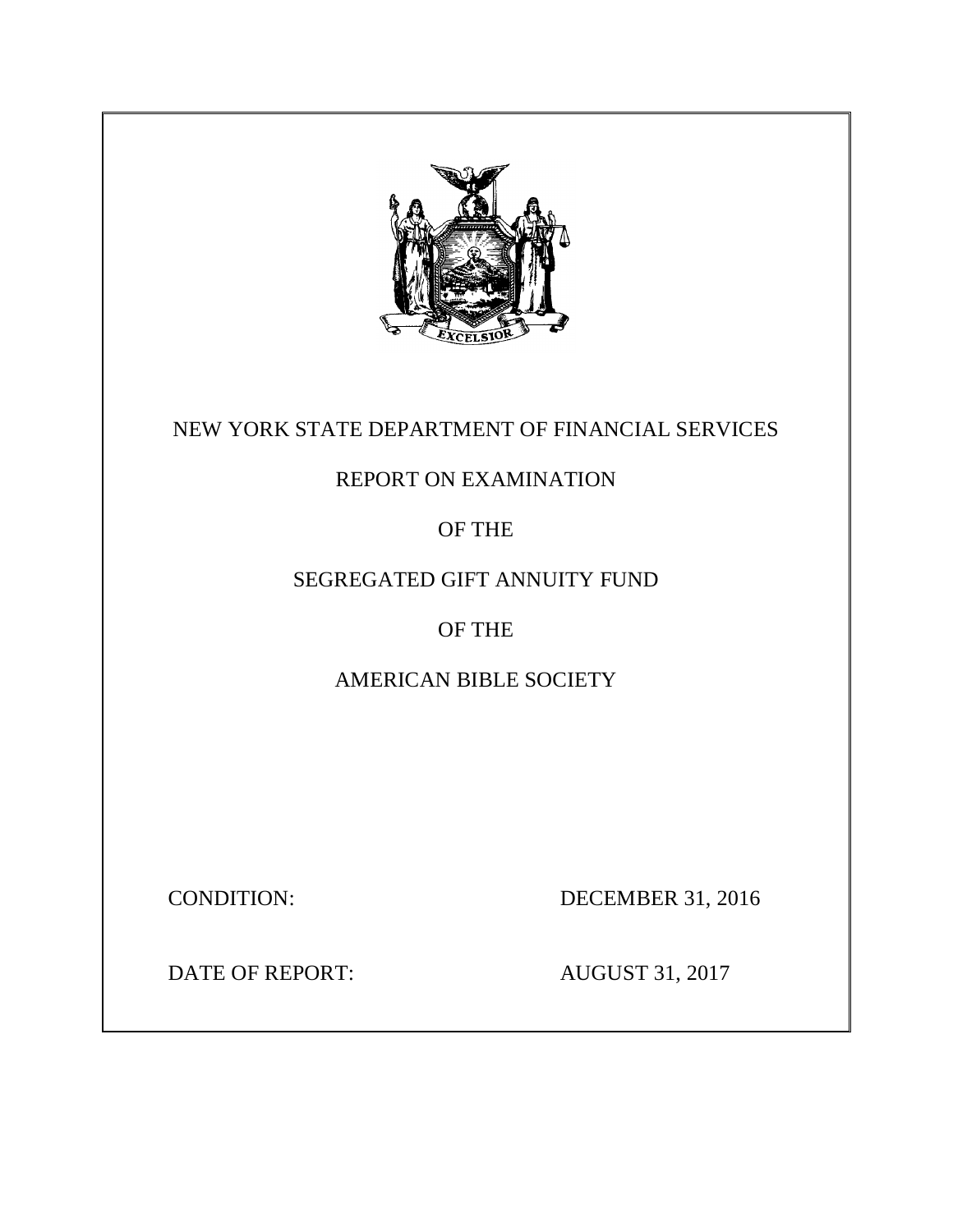# NEW YORK STATE DEPARTMENT OF FINANCIAL SERVICES

# REPORT ON EXAMINATION

## OF THE

# SEGREGATED GIFT ANNUITY FUND

## OF THE

## AMERICAN BIBLE SOCIETY

## AS OF

## DECEMBER 31, 2016

DATE OF REPORT:  $\overline{AUGUST\ 31, 2017}$ 

**EXAMINER:** 

ANN MARIE THOMPSON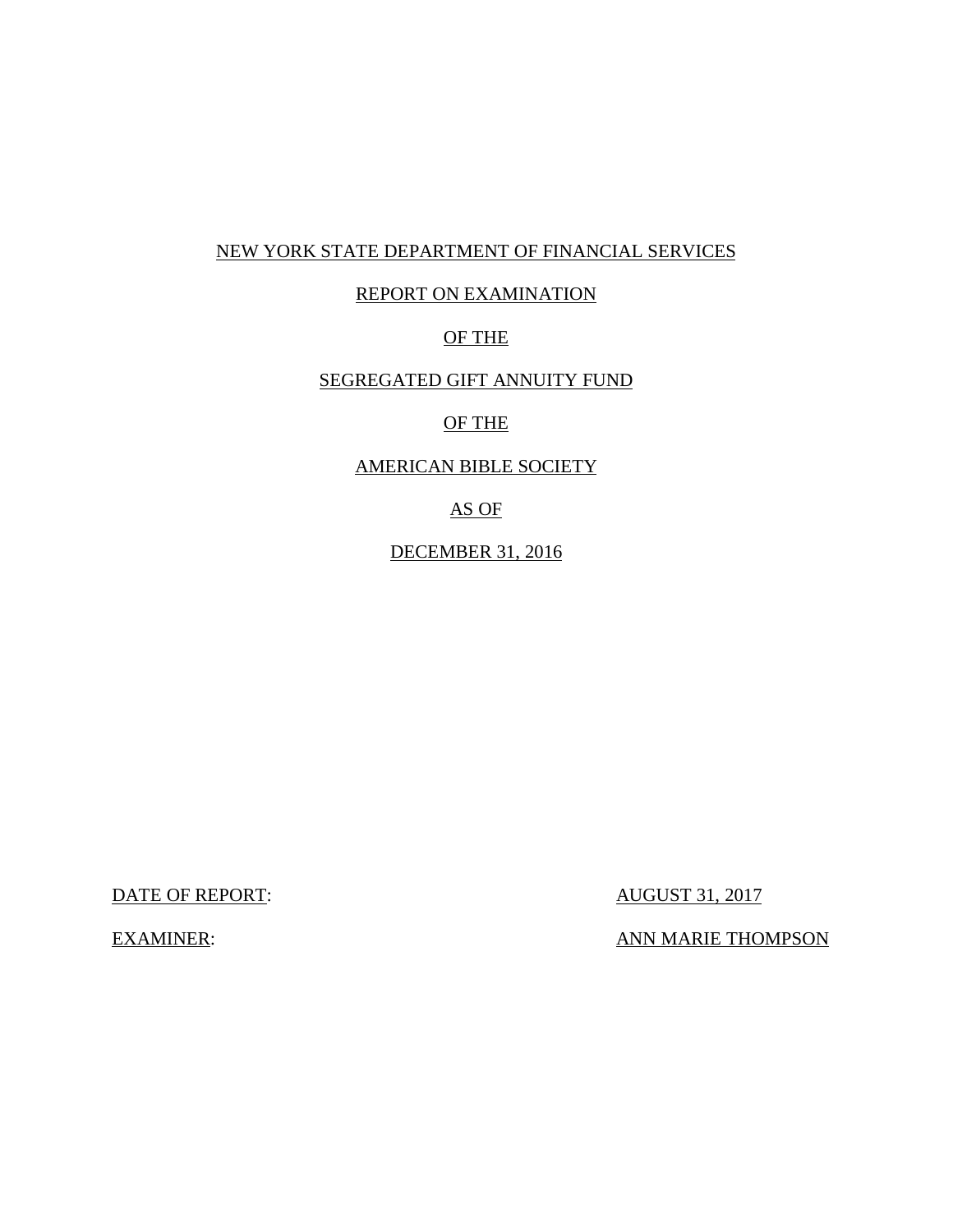# TABLE OF CONTENTS

| ITEM |                                   | PAGE NO. |
|------|-----------------------------------|----------|
| 1.   | Executive summary                 | 2        |
| 2.   | Scope of examination              | 3        |
| 3.   | Description of Fund               | 4        |
| 4.   | Significant financial information | 5        |
| 5.   | Treatment of annuitants           | 6        |
| 6.   | Annual statement workpapers       |          |
| 7.   | Summary and conclusions           | 8        |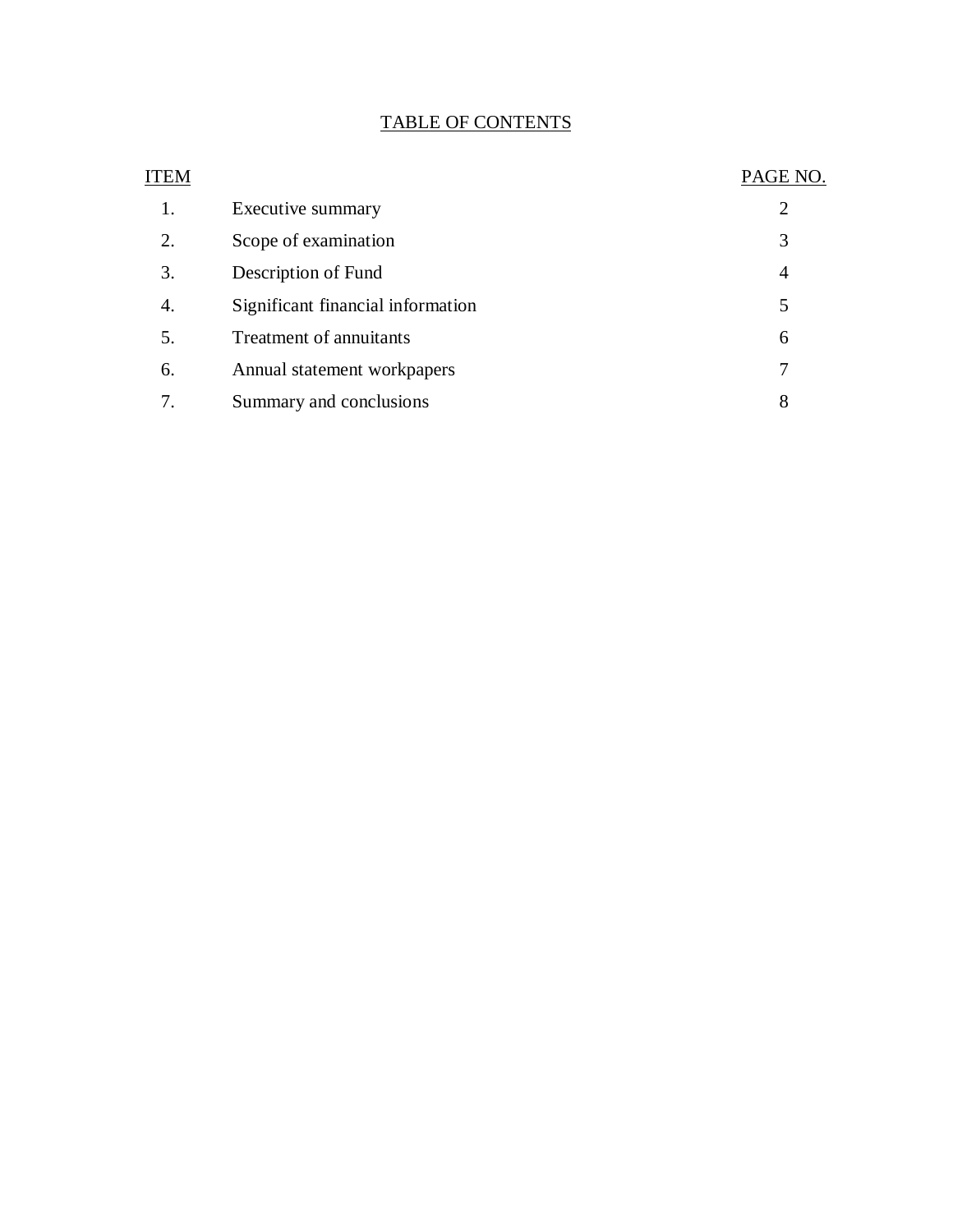

# NEW YORK STATE **DEPARTMENT**<br>DEPARTMENT<sub>of</sub><br>FINANCIAL SERVICES

 Andrew M. Cuomo Maria T. Vullo Governor Superintendent Superintendent Superintendent Superintendent Superintendent Superintendent Superintendent

January 11, 2018

 Honorable Maria T. Vullo Superintendent of Financial Services New York, New York 10004

Madam:

 and annexed hereto, an examination has been made into the condition and affairs of the Segregated Gift Annuity Fund of the American Bible Society, hereinafter referred to as "the Fund." The Fund's home office is located at 101 North Independence Mall East, Philadelphia, PA 19106- In accordance with instructions contained in Appointment No. 31588, dated April 20, 2017 2155.

 Wherever "Department" appears in this report, it refers to the New York State Department of Financial Services.

The report indicating the results of this examination is respectfully submitted.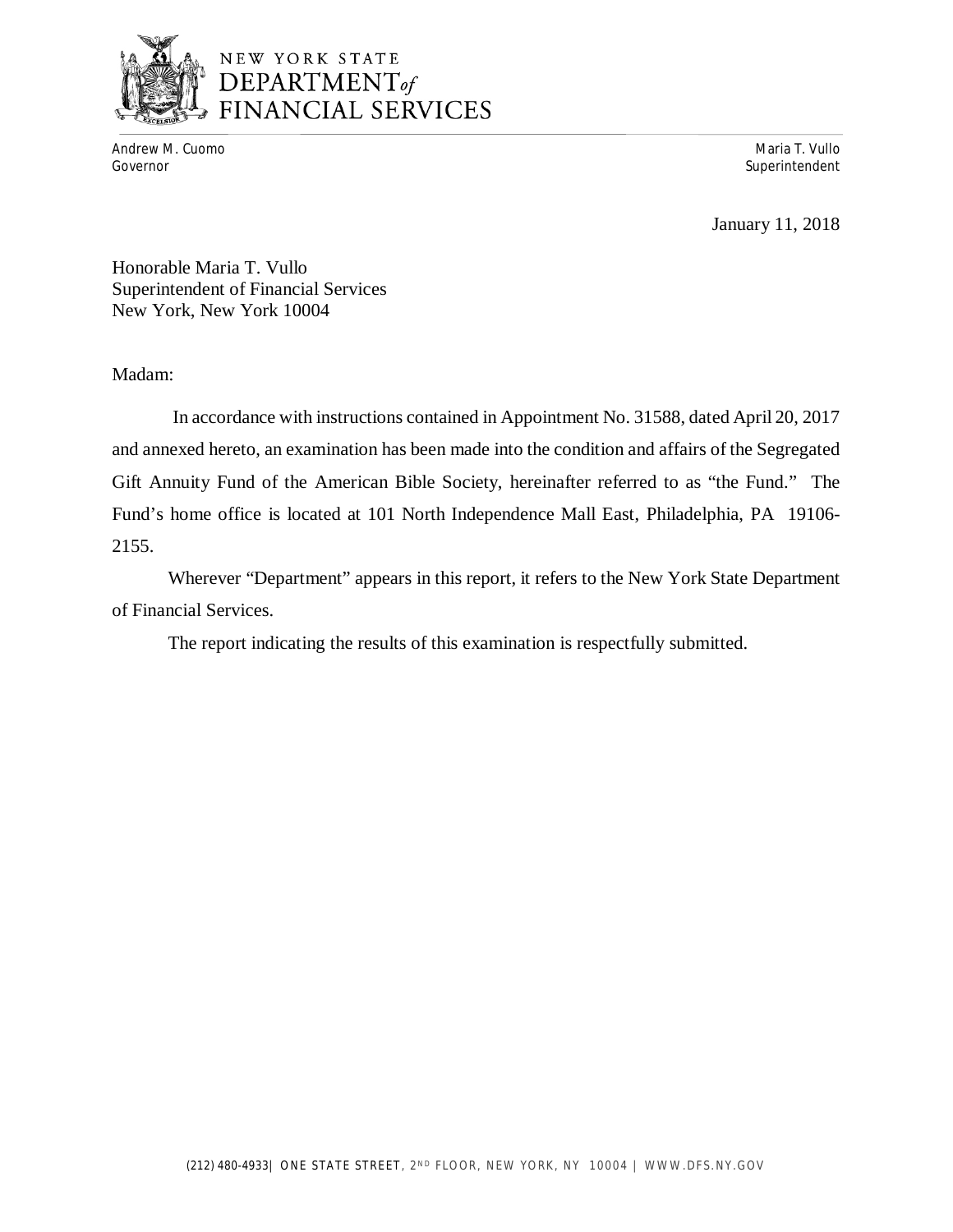#### 1. EXECUTIVE SUMMARY

 The Fund violated Section 1110(a) of the New York Insurance Law by using gift annuity agreement forms that differed from the gift annuity agreement forms that were filed with the Superintendent. The examiner recommends that the Fund file with the Superintendent all gift annuity agreement forms that were used and not previously filed with the Superintendent. (See item 5 of this report)

 The examiner recommends that upon the death of an annuitant, the Fund obtain and maintain a death certificate or other reliable documentary evidence that supports such information terminating an annuity contract, and document such proof in the annuitant file. (See item 5 of this report)

 ledger, and transaction registers that reconcile to its filed annual statements, or else maintain and provide supporting workpapers that reconcile the annual statement to existing books and records. (See item 6 of this report) The examiner recommends that the Fund prepare and maintain a trial balance, general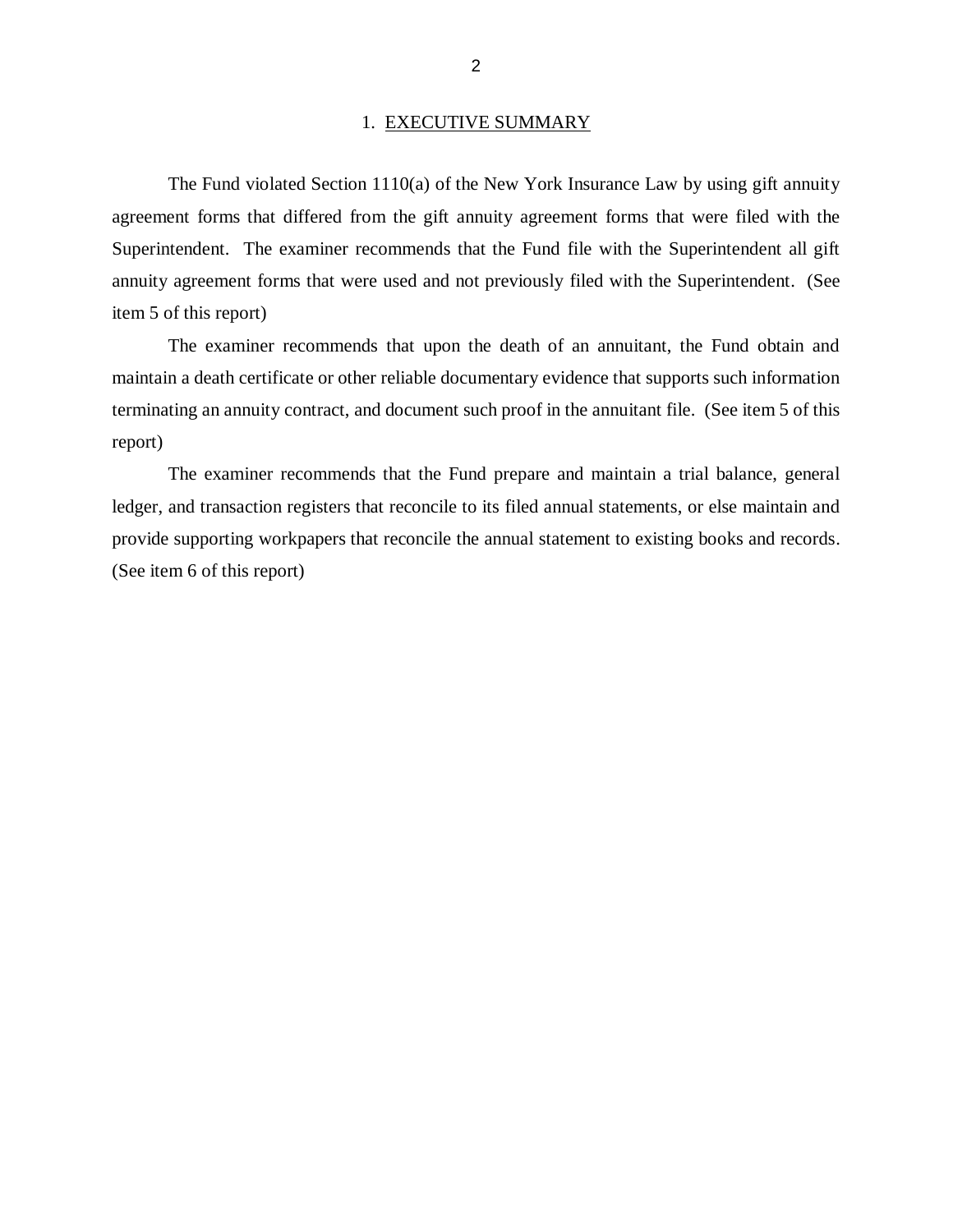#### 2. SCOPE OF EXAMINATION

 the period from January 1, 2012 through December 31, 2016. As necessary, the examiner reviewed transactions occurring subsequent to December 31, 2016 but prior to the date of this report (i.e., the completion date of the examination). The prior examination was conducted as of December 31, 2011. This examination covers

 to determine whether the Fund's filed 2016 annual statement fairly presents its financial condition. The examiner reviewed the Fund's income and disbursements necessary to accomplish such verification. The examiner reviewed the prior report on examination which did not contain any violations, recommendations or comments. The examination comprised a verification of assets and liabilities as of December 31, 2016

 matters which involve departure from laws, regulations, or rules or which require explanation or This report on examination is confined to financial statements and comments on those description.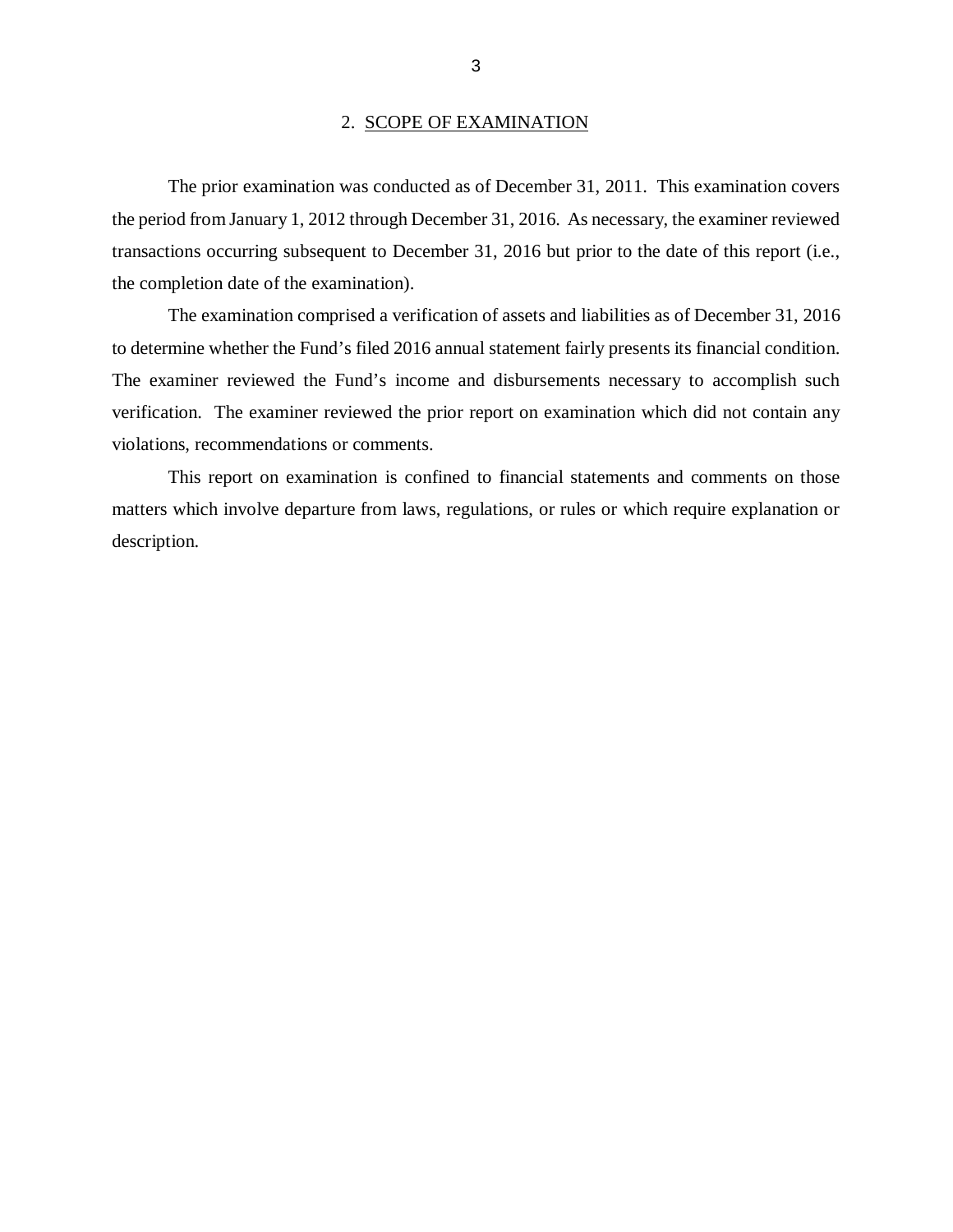#### 3. DESCRIPTION OF FUND

 The American Bible Society (the Society) is organized for the purpose of publishing and promoting the general circulation of the Holy Scriptures without doctrinal note or comment and without profit. The Society has been issuing gift annuity agreements since 1843. A special permit was granted to the Society by the Department on May 9, 1940, authorizing it to issue gift annuity agreements as specified in Section 1110 of the New York Insurance Law.

 All operations related to the issuance, maintenance and settlement of annuity agreements are handled by the Fund.

 BNY Mellon Bank ("Mellon") is the Fund's custodian and investment manager. Since 2004, Mellon has performed accounting functions on behalf of the Fund, administering annuity benefit payments to annuitants, and is also responsible for the production of various tax forms for the Fund, including Form 1099-R.

 The management of the Society and the Fund and all of its affairs and property are entrusted to a board of trustees. The number of trustees shall be limited to no fewer than 15 and no more than 24 regular voting trustees. As of December 31, 2016, the board consisted of 19 trustees. The trustees elect a chairman, a vice chairman, a recording secretary, and such other officers as the board may designate. The trustees also elect the President/Chief Executive officer of the Society. The nomination and election procedures of the trustees and their terms of office are set by the bylaws.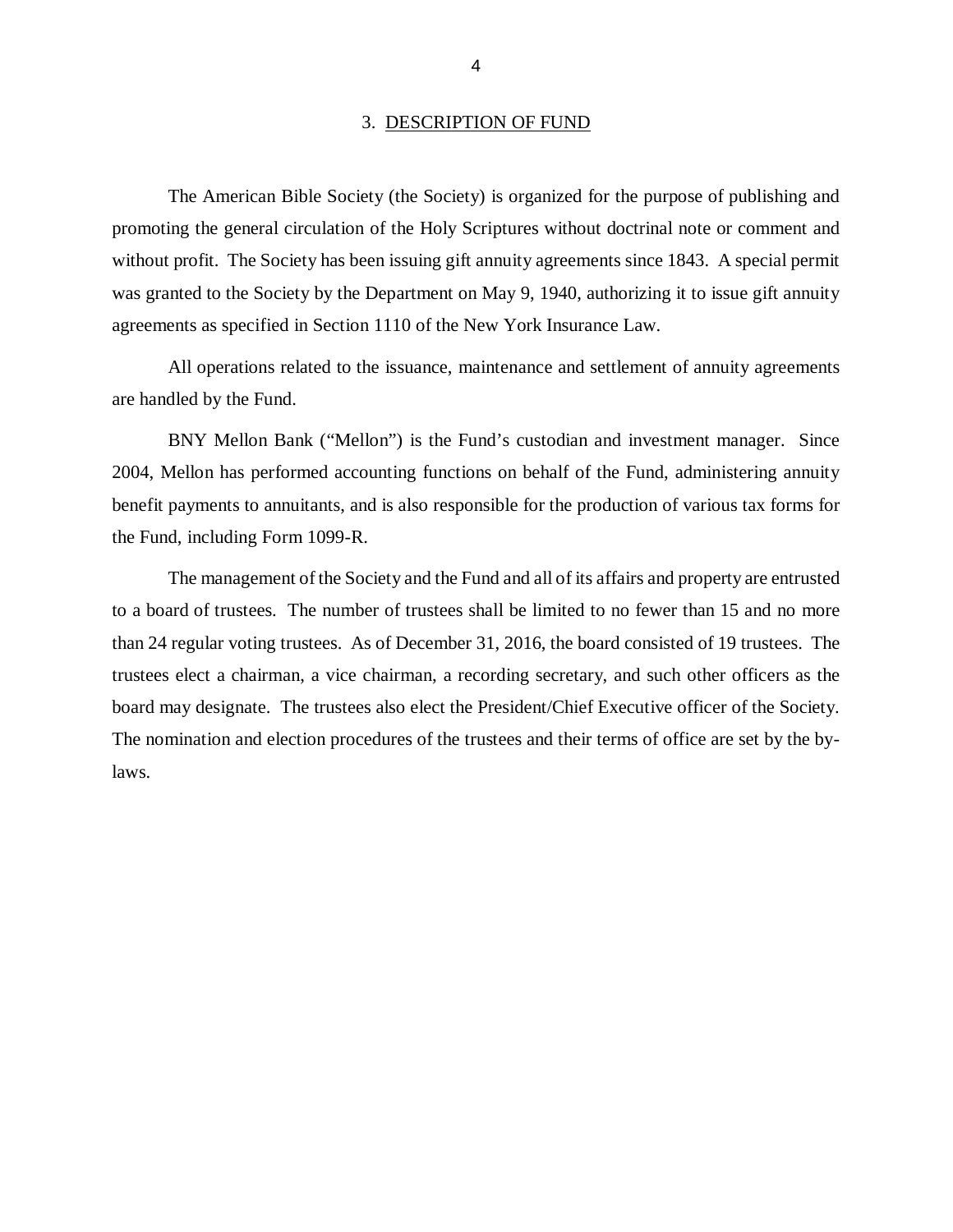#### 4. SIGNIFICANT FINANCIAL INFORMATION

 Fund's assets, liabilities, and fund balance during the period under review: The following summary table indicates the growth (decline) in various categories of the

|                                                        | December 31.<br>2011   | December 31,<br>2016     | Increase<br>(Decrease)     |
|--------------------------------------------------------|------------------------|--------------------------|----------------------------|
| Admitted assets                                        | \$34,914,769           | \$30,258,892             | \$(4,655,877)              |
| Liabilities                                            | \$31,193,050           | \$24,253,461             | \$(6,939,588)              |
| Minimum required surplus<br>Unassigned funds (surplus) | \$3,119,305<br>602,415 | \$2,425,346<br>3,580,085 | (693, 959)<br>2,977,670    |
| Total surplus                                          | \$3,721,720            | \$6,005,431              | \$2,283,711                |
| Total liabilities and surplus                          | \$34,914,769           | \$30,258,892             | $$(\underline{4,655,877})$ |

 The decrease in assets and liabilities reflects a decrease in the total number of annuities in force. Annuities decreased from 10,688 with annual payment amounts of \$3,976,489 as of December 31, 2011 to a total of 7,206 with annual payment amounts of \$2,913,920 as of December 31, 2016. The growth in surplus was driven by contributions received of over \$5 million during the examination period, and total investment income and realized capital gains of \$9.6 million. Decreases of \$6.9 million in actuarial reserves had the greatest effect in increasing fund balance during the exam period, compared to other categories.

 The Fund's admitted assets, as of December 31, 2016, were invested mainly in bonds (72.65%) and common stocks (27.35%). All bonds held were investment grade.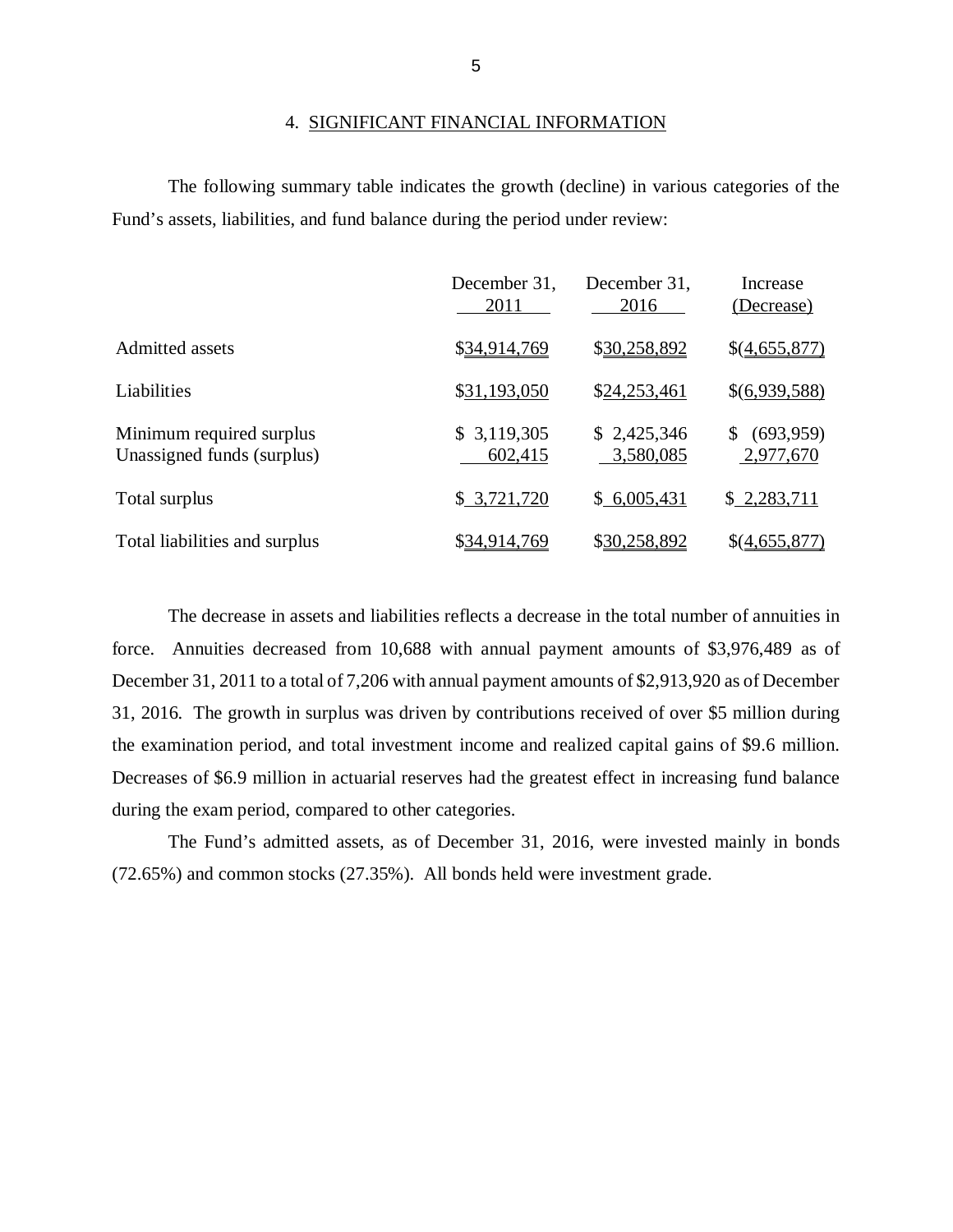#### 5. TREATMENT OF ANNUITANTS

 The examiner reviewed a sample of annuity files to determine whether the annuitants were treated fairly and in accordance with the provisions of the annuity agreements. The examination also consisted of a review of the various controls involved, a check of the accuracy of the computations and the tracing of accounting data to the books of account.

Section 1110 (a) of New York Insurance Law states, in part:

 "…Every such corporation or association shall, before making such agreement, file with the superintendent copies of its forms of agreements with annuitants..."

 The examiner's review of a sample of 11 gift annuity agreement forms used by the fund for gift annuities issued in New York during the examination period noted that in 7 instances, the Fund used gift annuity agreement forms that differed from the gift annuity agreements filed with the Superintendent.

 The Fund violated Section 1110(a) of the New York Insurance Law by using gift annuity agreement forms that differed from the gift annuity agreement forms that were filed with the Superintendent. The examiner recommends that the Fund file with the Superintendent all gift annuity agreement forms that were used and not previously filed with the Superintendent.

 The examiner's review of a sample of 25 annuity contracts terminated revealed that in 11 of the 25 cases (44%) reviewed, the Fund did not obtain a copy of the death certificate to confirm termination of the annuity contract. The review did reveal however that Mellon verifies annuitant deaths, though no evidence of this verification is maintained.

 The examiner recommends that upon the death of an annuitant, the Fund obtain and maintain a death certificate or other reliable documentary evidence that supports such information terminating an annuity contract, and document such proof in the annuitant file.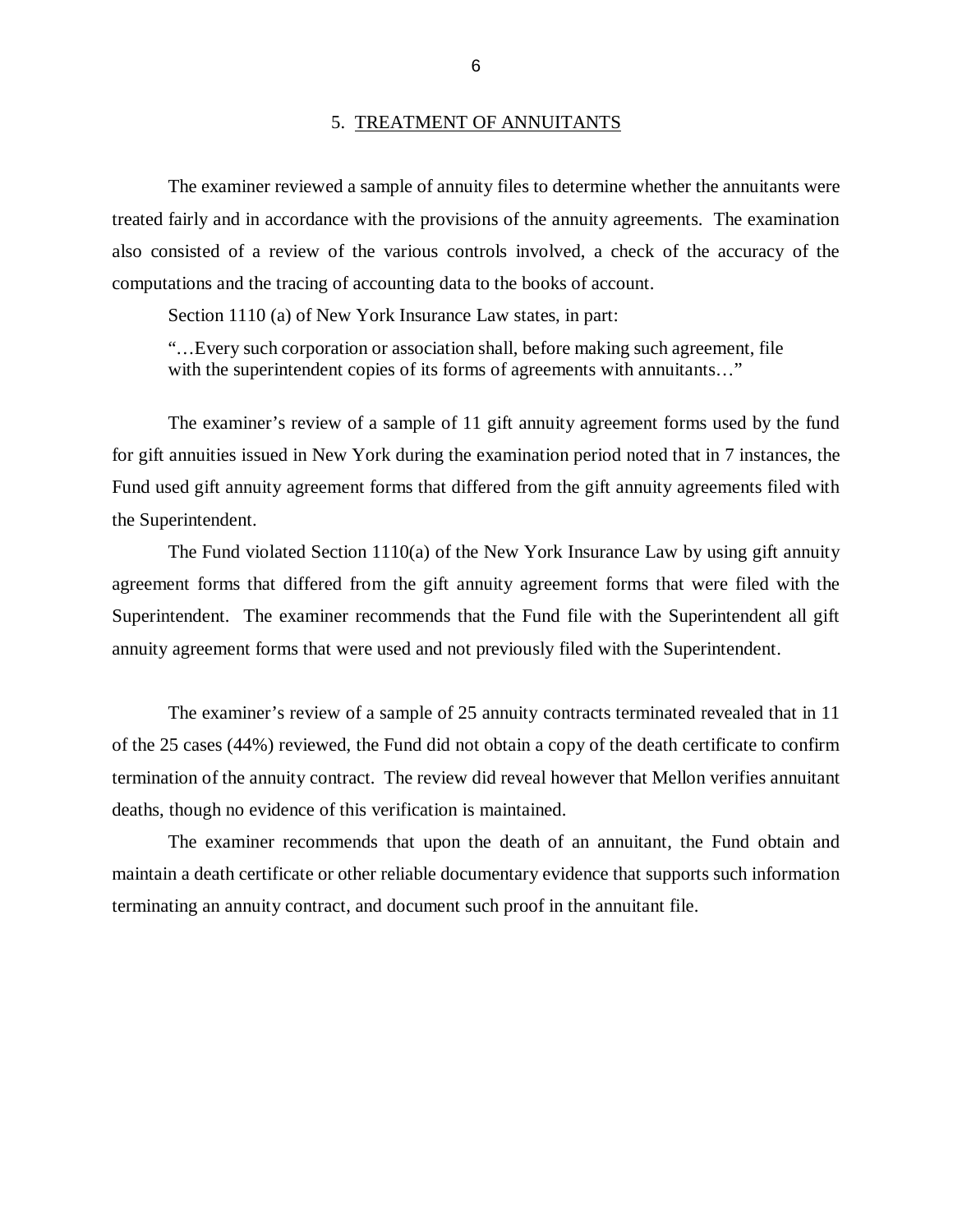#### 6. ANNUAL STATEMENT WORKPAPERS

 The examiner requested a copy of the Fund's trial balance, general ledger, and transaction registers, and any workpapers supporting the 2016 annual statement. The Fund was unable to produce a copy of any trial balance, general ledger, and transaction registers that traced back to the annual statement.

 ledger, and transaction registers that reconcile to its filed annual statements, or else maintain and provide supporting workpapers that reconcile the annual statement to existing books and records. The examiner recommends that the Fund prepare and maintain a trial balance, general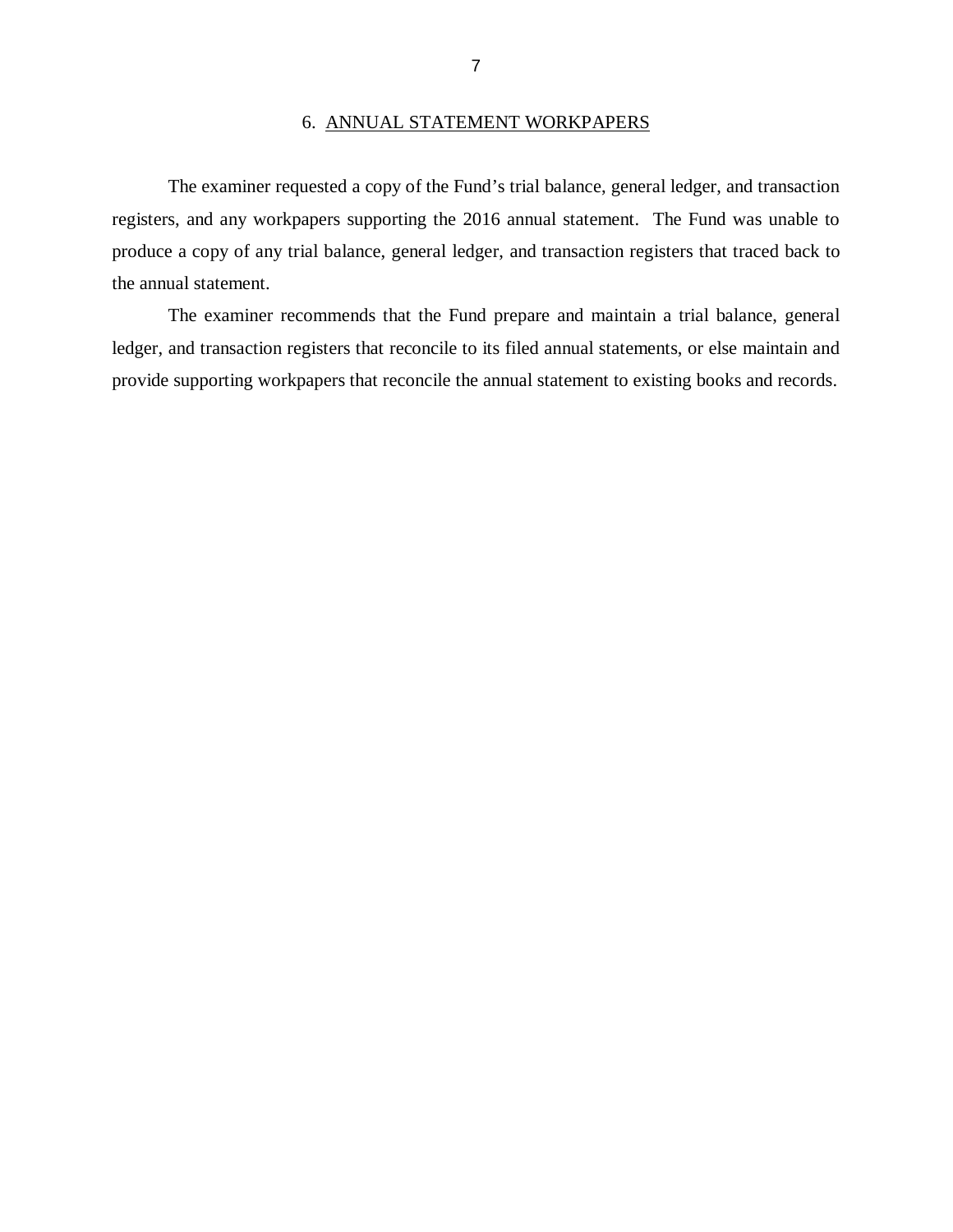## 7. SUMMARY AND CONCLUSIONS

Following are the violation and recommendations contained in this report:

| Item | Description                                                                                                                                                                                                                                                                                            | Page $No(s)$ . |
|------|--------------------------------------------------------------------------------------------------------------------------------------------------------------------------------------------------------------------------------------------------------------------------------------------------------|----------------|
| A    | The Fund violated Section $1110(a)$ of the New York Insurance<br>Law by using gift annuity agreement forms that differed from the<br>gift annuity agreement forms that were filed with the<br>Superintendent.                                                                                          | 6              |
| B    | The examiner recommends that the Fund file with the<br>Superintendent all gift annuity agreement forms that were used<br>and not previously filed with the Superintendent.                                                                                                                             | 6              |
|      | The examiner recommends that upon the death of an annuitant,<br>the Fund obtain and maintain a death certificate or other reliable<br>documentary evidence that supports such information terminating<br>an annuity contract, and document such proof in the annuitant file.                           | 6              |
| D    | The examiner recommends that the Fund prepare and maintain a<br>trial balance, general ledger, and transaction registers that<br>reconcile to its filed annual statements, or else maintain and<br>provide supporting workpapers that reconcile the annual<br>statement to existing books and records. | 7              |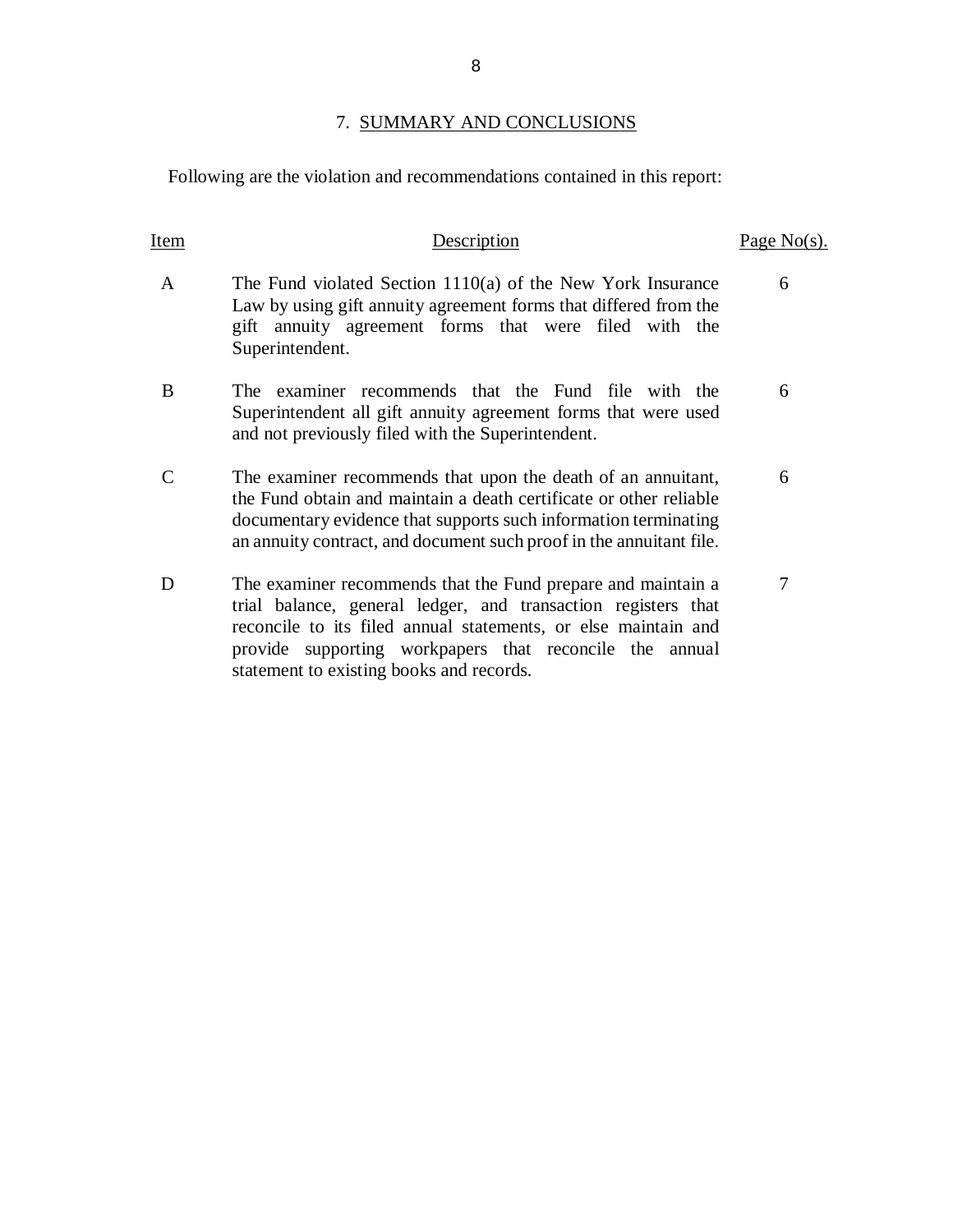Respectfully submitted,

/s/ Ann Marie Thompson Senior Insurance Examiner

# STATE OF NEW YORK ) COUNTY OF NEW YORK ) )SS:

ANNMARIE THOMPSON, being duly sworn, deposes and says that the foregoing report, subscribed by her, is true to the best of her knowledge and belief.

> $\sqrt{s/2}$ Ann Marie Thompson

Subscribed and sworn to before me

this day of